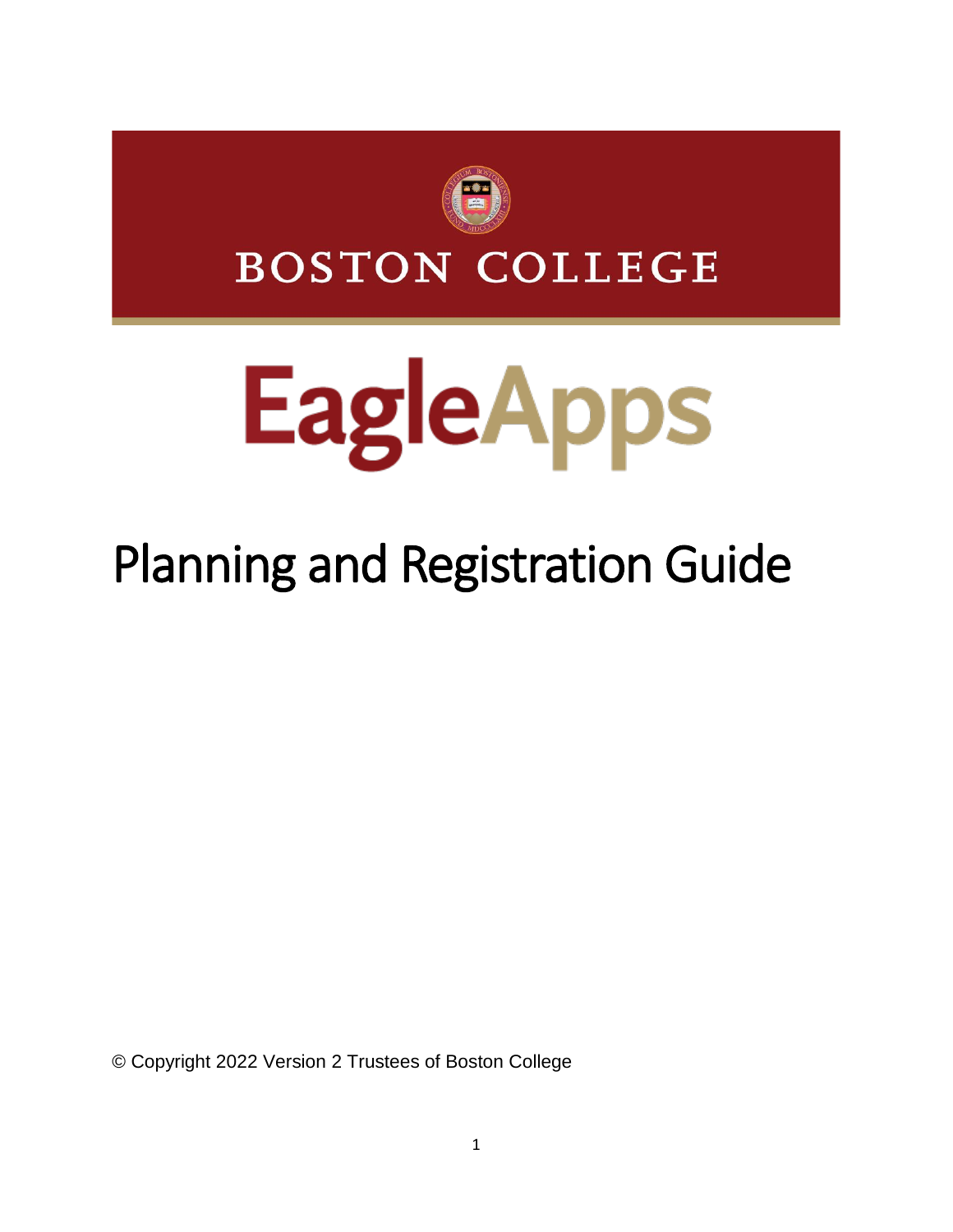# Contents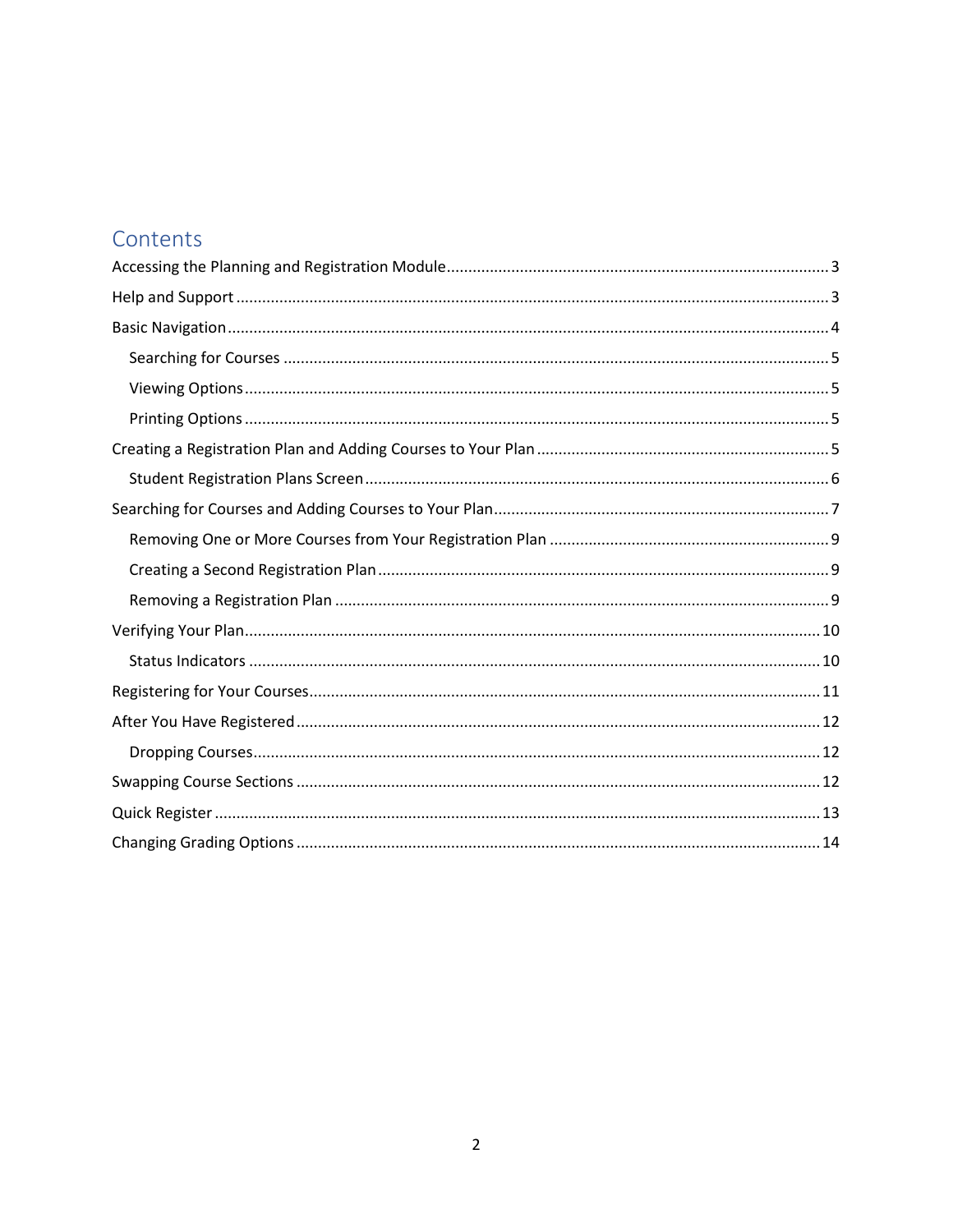# <span id="page-2-0"></span>Accessing the Planning and Registration Module

- 1. Sign in to the Agora Portal using your BC credentials
- 2. Select the EagleApps Planning and Registration link in the Academics and Courses area.

| <b>Academics and Courses</b>                     |
|--------------------------------------------------|
| Canvas Learning Management System ⊠              |
| Career Services <sup>[7]</sup>                   |
| Classmate Roster                                 |
| Course Evaluations C                             |
| <b>Course History</b>                            |
| Course History (EagleApps)                       |
| Course Information and Schedule                  |
| <b>Current Courses and Grades</b>                |
| Current Courses and Grades (EagleApps)           |
| Degree Audit                                     |
| EagleApps Course Information and Schedule C      |
| EagleApps Planning & Registration for Students C |
| <b>Enrollment Certification Request</b>          |
| <b>Exam Schedule</b>                             |
| My Grades (EagleApps)                            |
|                                                  |
| Navigate Academic Support <b>⊡</b>               |
| <b>Register for Courses</b>                      |
| <b>Transcript Request and Status</b>             |
| iClicker@bc <sup>™</sup>                         |

# <span id="page-2-1"></span>Help and Support

If you have an issue or require access to EagleApps, please open a help ticket using the EagleApps Help/Incident Request Form, and production support/subject matter experts will contact you directly and also set up time with you (if that helps). Below you will find the relevant links for help and support of EagleApps.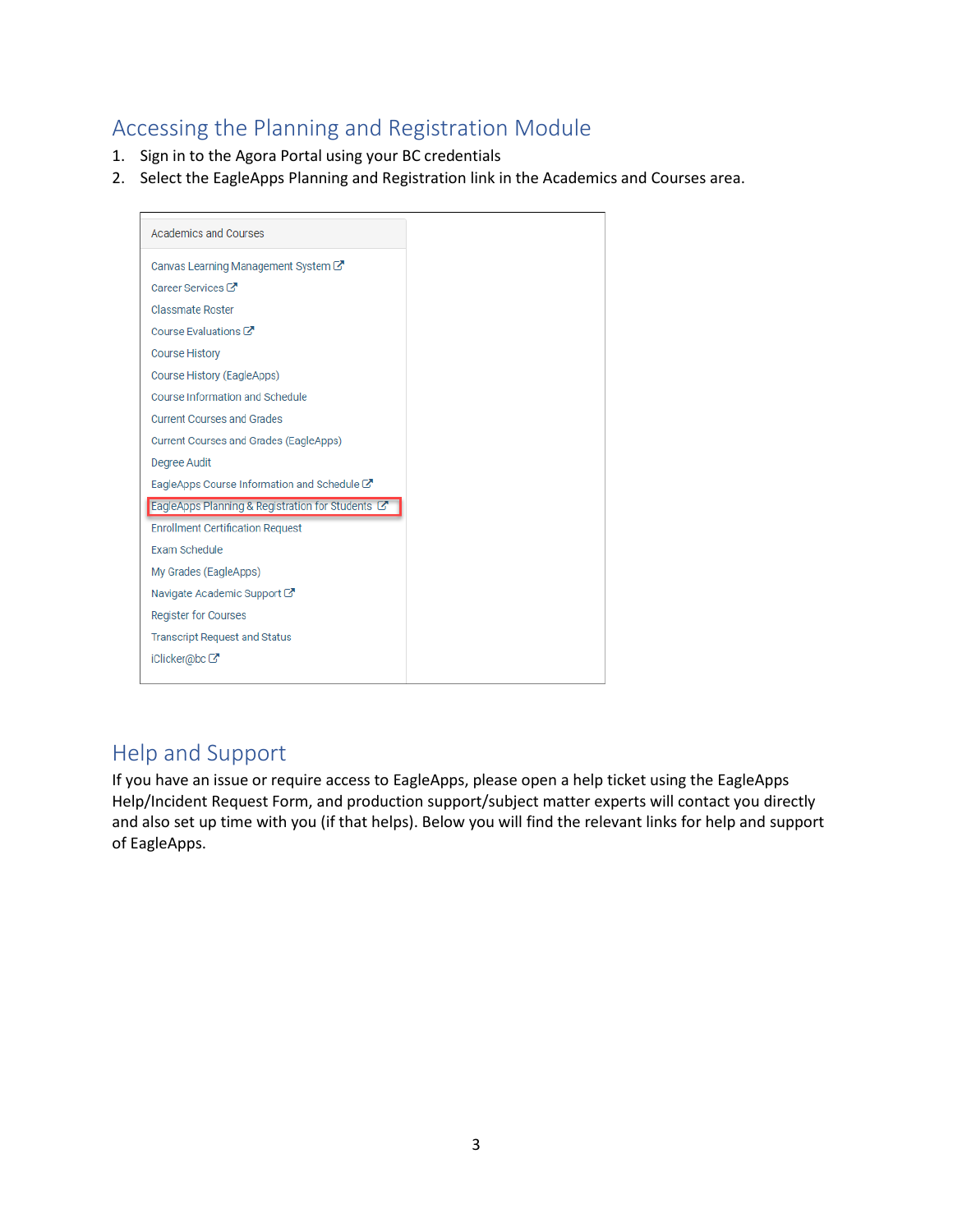| Form                                                     | <b>Purpose</b>                                                                                                                                                                                                             | <b>Who Should Use These</b>                                                                                                                                                                                                                                                                                                       |
|----------------------------------------------------------|----------------------------------------------------------------------------------------------------------------------------------------------------------------------------------------------------------------------------|-----------------------------------------------------------------------------------------------------------------------------------------------------------------------------------------------------------------------------------------------------------------------------------------------------------------------------------|
|                                                          |                                                                                                                                                                                                                            | <b>Forms</b>                                                                                                                                                                                                                                                                                                                      |
| <b>EagleApps Help/Incident</b><br>Request                | This form is to be used to<br>submit application or data<br>issues encountered when using<br>any of the EagleApps Modules,<br>including Enrollment (CMCO),<br>Student Accounts, Institutional<br>Awards, or Financial Aid. | Only those users who actively<br>use EagleApps and have an<br>EagleApps account.                                                                                                                                                                                                                                                  |
| <b>Student Services Systems</b><br><b>Access Request</b> | This form should be used to<br>submit requests for access to<br>any of the applications and data<br>supported by Student Services.                                                                                         | <b>Boston College</b><br>Community/Public that are<br>authorized to use these<br>applications per their job<br>requirements and duties. These<br>users must also be approved by<br>the respective business owners<br>of each application to ensure<br>they have the clearance to view<br>and/or modify the<br>corresponding data. |

# <span id="page-3-0"></span>Basic Navigation

When you open the Planning and Registration screen, it will look very similar to the sample screen below. It contains:

- A drop-down menu where you can select the semester for which you want to register, if multiple semesters are available for registration at this time.
- A blue registration context header that displays the dates when classes begin and end for that semester, the date and time of your registration appointment, if one exists, any holds on your record which may affect your ability to register for classes, the count of your planned and registered courses, and number of credits. If this is your first time accessing the Registration module, your planned and registration courses and credits will be zero.
- A letter **i** icon provides screen level help about student registration.
- A magnifying glass Icon that you can use to search for courses.
- A calendar which you can use to return to the schedule display.
- A printer icon which you can use to create a .pdf to download that you may share with your advisor.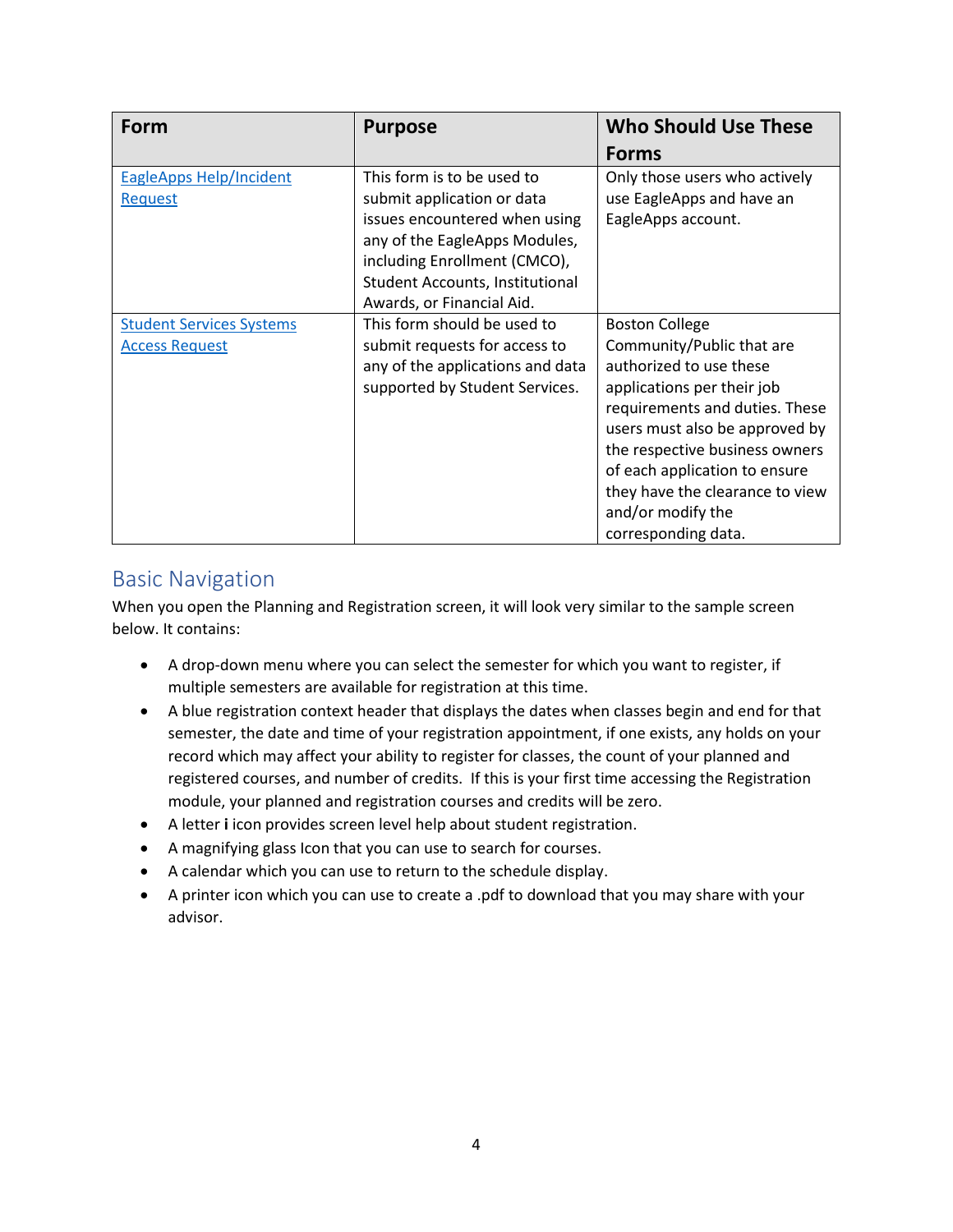| (a)                             | <b>EagleApps</b>                 |                               | Student Registration |                                       |                                |                                         |                                        |                                      |                                                 | $\checkmark$         | ☆ |                                    |
|---------------------------------|----------------------------------|-------------------------------|----------------------|---------------------------------------|--------------------------------|-----------------------------------------|----------------------------------------|--------------------------------------|-------------------------------------------------|----------------------|---|------------------------------------|
| Student $\blacktriangleright$   |                                  | Grading $\blacktriangleright$ | Home                 | Course Offering $\blacktriangleright$ | Advising $\blacktriangleright$ | Scheduling $\blacktriangleright$        | Admin Graduation $\blacktriangleright$ | General $\blacktriangleright$        | <b>Documents</b>                                | Admin Registration ▼ |   |                                    |
|                                 | Curriculum $\blacktriangleright$ |                               |                      |                                       |                                |                                         |                                        | <b>Registration Appointment Time</b> |                                                 |                      |   |                                    |
|                                 |                                  |                               |                      |                                       |                                | <b>Blue Registration Context Header</b> |                                        |                                      |                                                 | Help Icon            |   | d                                  |
|                                 |                                  |                               |                      |                                       |                                |                                         |                                        |                                      |                                                 |                      |   |                                    |
| $2020 - 2021$ $\bullet$         |                                  |                               | Classes Begin:       |                                       | Classes End:                   |                                         |                                        |                                      | Registration Appointment: Appointment not found |                      |   |                                    |
| Planned Courses: 0 Credits: 0.0 |                                  |                               |                      |                                       |                                |                                         |                                        |                                      |                                                 |                      |   | Registered Courses: 0 Credits: 0.0 |
|                                 | 萹                                | A                             |                      |                                       |                                |                                         | r,                                     |                                      | Course Syllabi Search                           |                      |   | <b>Course Evaluations</b>          |
| Search<br>Icon                  |                                  | Calendar<br>Icon              | Printer<br>Icon      |                                       |                                |                                         |                                        |                                      |                                                 |                      |   |                                    |

In the main Registration screen, select the term you want to register for from the drop-down menu on the left-hand side.

#### <span id="page-4-0"></span>Searching for Courses

Use the **Magnifying Glass** icon on the left side of the screen to search for your courses. You will be able to select values from a variety of criteria to narrow the courses which you may wish to consider.

#### <span id="page-4-1"></span>Viewing Options

There are two viewing options for the Student Schedule available from the **Calendar** icon:

- Calendar Default view that allows you to see the days and times when the courses in your Schedule and Registration Plan are offered
- Tabular Lists registration data in a columnar format

You can switch between any of the viewing options at any time by clicking the radio button next to the view you want to select.

#### <span id="page-4-2"></span>Printing Options

You can print a PDF version of your Registration Schedule by clicking the **Printer** icon. Please note that you **CANNOT** print a copy of your Registration Plan. You need to copy your Registration Plan into a file where you can save it and print it, or you can take a screen shot of your plan.

# <span id="page-4-3"></span>Creating a Registration Plan and Adding Courses to Your Plan

In advance of your registration appointment you may begin building a registration plan, which is a detailed list of classes in which you are interested in registering. You may create up to two registration plans for a semester. The first registration plan is automatically created and is named "Registration Plan 1." You may at any time create a second registration plan by clicking on the **Add Plan** button. The second plan will automatically be named "Registration Plan 2." Likewise, you can eliminate an existing plan by selecting the plan using the radio button, which makes the plan active and then clicking on the Edit Plan Name button.

For an example of when multiple plans may make sense for you, consider the case in which you have applied for an external internship or job which would occur during the afternoons. You may want to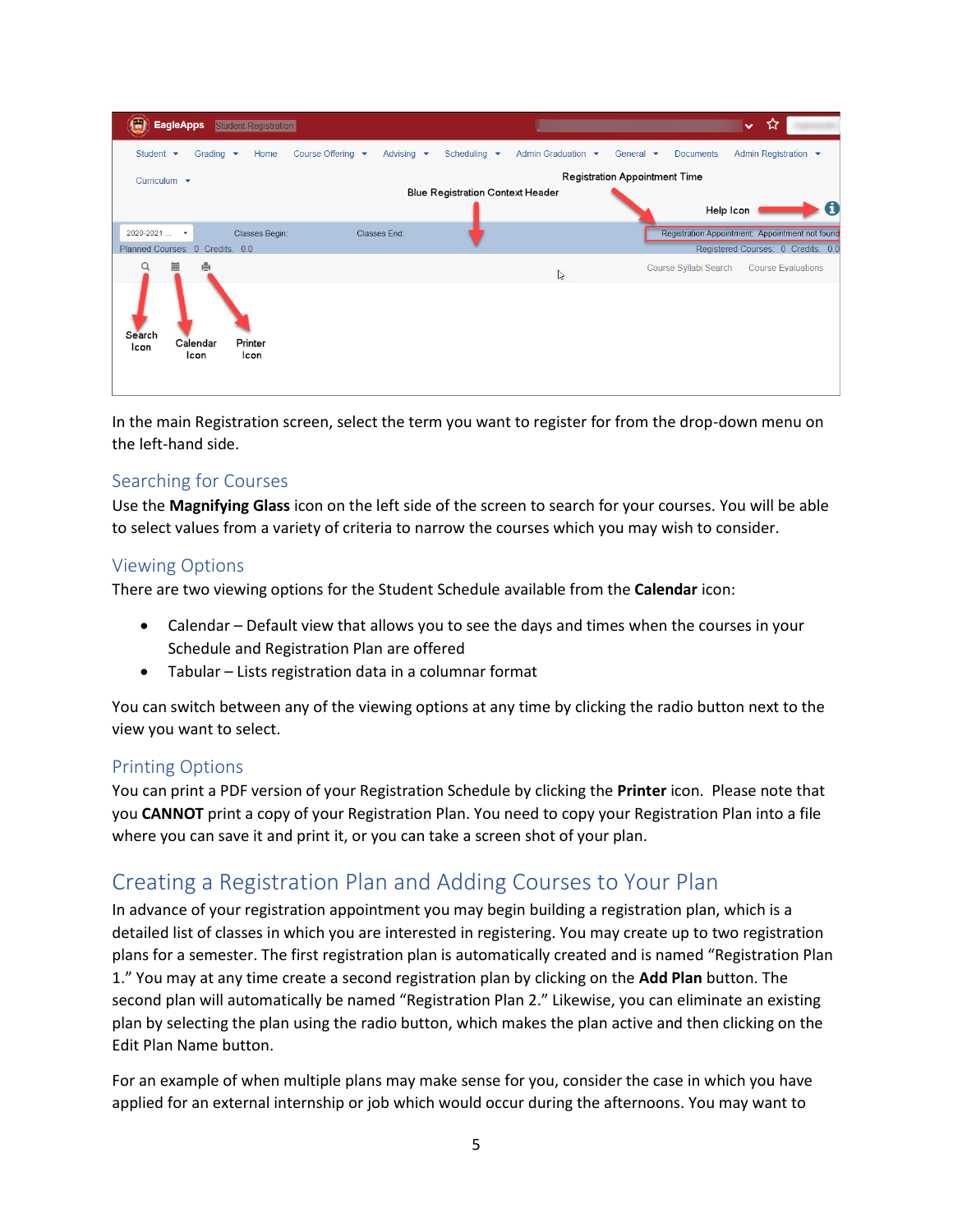create one plan comprised of classes that only take place during the morning that you could perhaps name "Morning Classes Only," leaving your afternoons free for the internship or job, and a second plan comprised of classes taking place throughout the day in the event you are unsuccessful securing the internship or job.

#### <span id="page-5-0"></span>Student Registration Plans Screen

You build your course schedule for the semester in the Student Registration Plan section of the screen. As you add courses to your plan, you will see the following information:

- Name of your Registration Plan (Registration Plan 1 is the default name)
- Up and down arrows next to a course that can be moved up or down in your plan by dragging the arrow up to move a course up or dragging the down arrow to move the course down
- Section for the course section
- Course Title
- Format for the course (for example, Lecture or Online Asynchronous)
- Days of the week when the course is offered
- Timeslot when the course is offered
- Building where the course is located
- Room where the course is held
- Instructor(s) teaching the course
- Credits for the course
- Grading option Letter grade or Pass/Fail
- Status (this field is blank until you are registered in the course)

|           | <b>EagleApps</b>                  |                                   | <b>Student Registration</b>  |                                      |                                |                 |                                  |                                          |                               |                        |                |                                                  | ↓ ☆                                | QA                |                           |   |
|-----------|-----------------------------------|-----------------------------------|------------------------------|--------------------------------------|--------------------------------|-----------------|----------------------------------|------------------------------------------|-------------------------------|------------------------|----------------|--------------------------------------------------|------------------------------------|-------------------|---------------------------|---|
|           | Student $\blacktriangleright$     | Grading $\blacktriangleright$     | Home                         | Course Offering $\blacktriangledown$ | Advising $\blacktriangleright$ |                 | Scheduling $\blacktriangleright$ | Admin Graduation ▼                       | General $\blacktriangleright$ | <b>Documents</b>       |                | Admin Registration ▼                             |                                    | Curriculum $\sim$ |                           |   |
|           | Transcripts $\blacktriangleright$ |                                   |                              |                                      |                                |                 |                                  |                                          |                               |                        |                |                                                  |                                    |                   |                           |   |
|           |                                   |                                   |                              |                                      |                                |                 |                                  |                                          |                               |                        |                |                                                  |                                    |                   |                           |   |
|           |                                   |                                   |                              |                                      |                                |                 |                                  |                                          |                               |                        |                |                                                  |                                    |                   |                           | 0 |
|           | Spring 2022                       |                                   |                              | Classes Begin: 01-18-2022            |                                |                 | Classes End: 05-05-2022          |                                          |                               |                        |                | Registration Appointment: 11-05-2021 9:00 AM EDT |                                    |                   |                           |   |
|           |                                   | Planned Courses: 4 Credits: 10.0  |                              |                                      |                                |                 |                                  |                                          |                               |                        |                |                                                  | Registered Courses: 0 Credits: 0.0 |                   |                           |   |
|           | My Schedule                       | <b>Search Courses</b>             |                              |                                      |                                |                 |                                  |                                          |                               | <b>Print Schedule</b>  |                | Course Syllabi Search                            |                                    |                   | <b>Course Evaluations</b> |   |
|           |                                   |                                   |                              |                                      |                                |                 |                                  |                                          |                               |                        |                |                                                  |                                    |                   |                           |   |
|           |                                   | <b>Student Registration Plans</b> |                              |                                      |                                |                 |                                  |                                          |                               |                        |                |                                                  |                                    | $\blacktriangle$  |                           |   |
|           |                                   |                                   |                              |                                      |                                |                 |                                  |                                          |                               |                        |                |                                                  |                                    |                   |                           |   |
|           | <b>Registration Plan 1</b>        |                                   |                              |                                      |                                |                 |                                  |                                          |                               |                        |                |                                                  |                                    |                   |                           |   |
| Priority  | $\Box$                            | <b>Section</b>                    | <b>Course Title</b>          |                                      | Format                         | <b>Days</b>     | <b>Time Slot</b>                 | <b>Building</b>                          | Room                          | Instructors            | <b>Credits</b> | Grading                                          | <b>Status</b>                      | ь                 |                           |   |
| $\bullet$ | $\Box$                            | BIOL1320 01                       | Anatomy and Physiology 2     |                                      | Lecture                        | T <sub>Th</sub> | 12:00 PM - 01:15 PM              | <b>Higgins Hall</b>                      | 300                           | Mott. Devin            | 3.0            | Letter                                           |                                    |                   |                           |   |
|           |                                   | BIOL132004                        | Anatomy and Physiology 2     |                                      | <b>Discussion</b>              | W               | 04:00 PM - 04:50 PM              | <b>Higgins Hall</b>                      | 265                           | Mott. Devin            |                |                                                  |                                    |                   |                           |   |
| $O$ $O$   | $\Box$                            | BIOL132001                        | Anatomy and Physiology 2     |                                      | Lecture                        | T <sub>Th</sub> | 12:00 PM - 01:15 PM              | <b>Higgins Hall</b>                      | 300                           | Mott, Devin            | 3.0            | Letter                                           |                                    |                   |                           |   |
|           |                                   | BIOL1320 02                       | Anatomy and Physiology 2     |                                      | Discussion                     | M               | 04:00 PM - 04:50 PM              | 245 Beacon Street                        | 214                           | Mott. Devin            |                |                                                  |                                    |                   |                           |   |
| $O$ $O$   | $\Box$                            | BIOL133001                        | Anatomy and Physiology Lab 2 |                                      | Lab                            | M               | 09:00 AM - 11:00 AM              | <b>Higgins Hall</b>                      | 370                           | Eberhard, Jeremy J     | 1.0            | Letter                                           |                                    |                   |                           |   |
|           | ۰<br>$\Box$                       | BIOL132001                        | Anatomy and Physiology 2     |                                      | Lecture                        | T <sub>Th</sub> | 12:00 PM - 01:15 PM              | <b>Higgins Hall</b>                      | 300                           | Mott. Devin            | 3.0            | Letter                                           |                                    |                   |                           |   |
|           |                                   | BIOL1320 05                       | Anatomy and Physiology 2     |                                      | <b>Discussion</b>              | W               | 05:00 PM - 05:50 PM              | <b>Higgins Hall</b>                      | 265                           | Mott. Devin            |                |                                                  |                                    |                   |                           |   |
|           |                                   |                                   |                              |                                      |                                |                 |                                  |                                          |                               |                        |                |                                                  |                                    |                   |                           |   |
|           |                                   |                                   |                              |                                      |                                |                 |                                  | <b>Edit Plan Name</b><br><b>Add Plan</b> | <b>Remove Plan</b>            | <b>Remove Selected</b> |                | Verify Plan                                      | Register                           |                   |                           |   |
|           |                                   |                                   |                              |                                      |                                |                 |                                  |                                          |                               |                        |                |                                                  |                                    | $\checkmark$      |                           |   |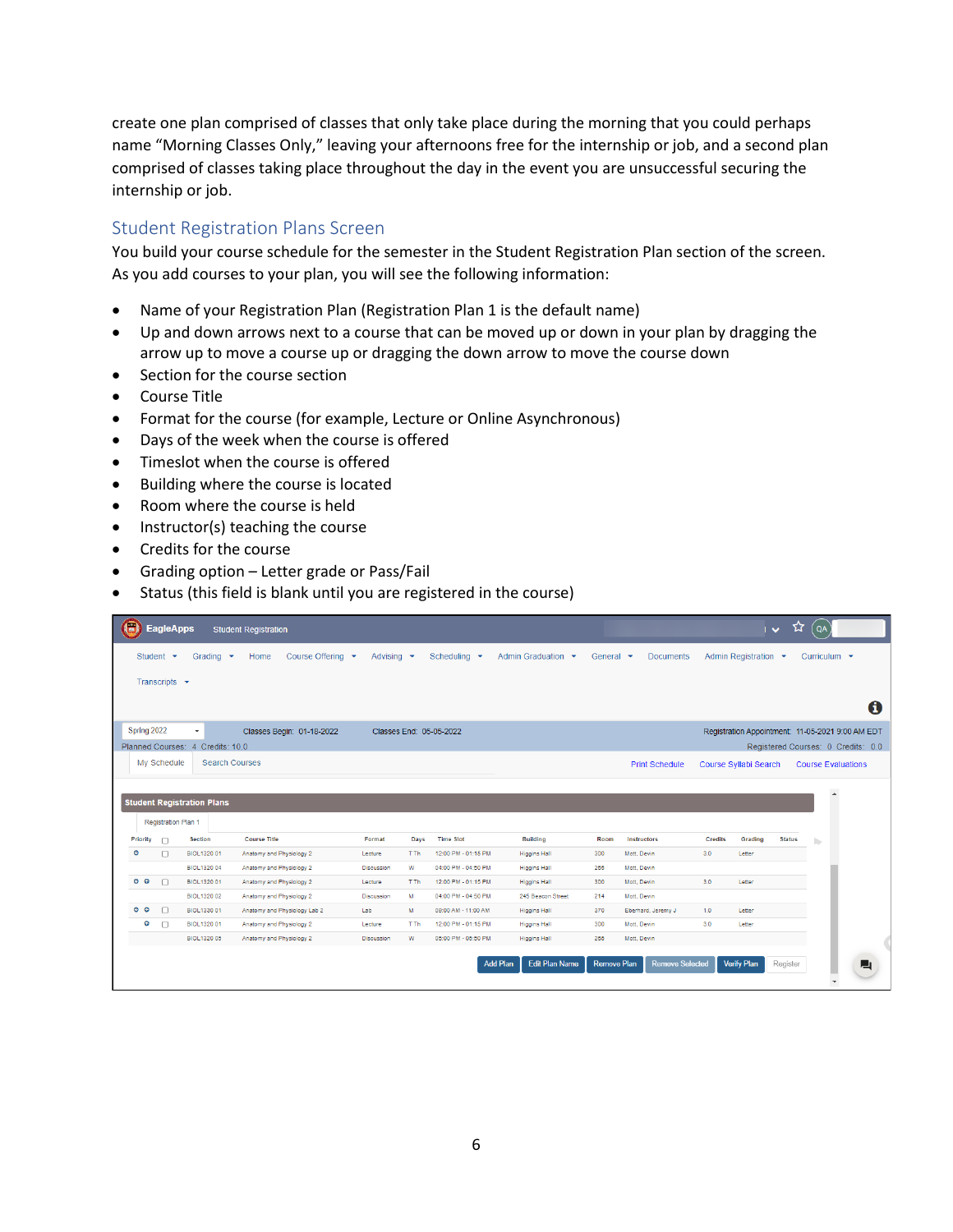At the bottom of the screen you will see a row of buttons that you will use during your registration process.

- **Add Plan** Select this button when you want to create a new registration plan.
- **Edit Plan Name** Select this button if you want to change the name of your registration plan.
- **Remove Selected** Select this button if you want to remove a particular course from your registration plan.
- **Verify Pla**n Select this button if you want to check for conflicts or any other issues pertaining to your registration plan before you register your courses.
- **Register** Select this button when you want to register the courses in your registration plan.



# <span id="page-6-0"></span>Searching for Courses and Adding Courses to Your Plan

- 1. From the Student Registration screen, select the term you want to register for from the dropdown menu on the left-hand side. It is possible that only a single term may be available at a particular time.
- 2. Note that the system has already created Registration Plan 1 for you.
- 3. To search for courses you may wish to take, click on the **Magnifying Glass** icon in the upper left of the screen. This will take you to the integrated Course Offering Faceted Search page.
- 4. The Course Offering Faceted Search allows you to specify a variety of criteria which are used to narrow the results of your search. These criteria include:
	- **Keywords** Used to specify a word which appears in either the course title or the course description. If you wish to search on a keyword string, enclose phrases and Course Codes in single quotes. ('MATH1100', 'social justice')
	- **Days of the Week** Used to specify on which days of the week a section will meet. An 'M' will result in sections that have at least a Monday meeting, even if they meet on other days as well (M-only, MWF, MW, MTWThF, etc.). An 'M' and a 'W' will result in sections which have at least a Monday meeting or a Wednesday meeting (M-only, W-only, MW, MTWThF, WF, etc.).
	- **Time of Day** Used to specify time ranges when the section starts. Late morning will result in sections that start at 10:00am, 10:15am, 10:30am, 10:45am, 11:00am, 11:15am, 11:30am, 11:45am, or anything in between.
	- **Subject Area** Used to specify subject areas or departments which offer the courses. A type-ahead allows you to start typing the name or department code so that you do not have to scroll through the list which is sorted by subject code abbreviation.
	- **School** Used to specify the school in which the course is offered. These are the broadlydefined schools and do not differentiate between ungraduated and graduate versions of schools that have both levels.
	- **Credits** Used to specify the credit value of the course offering. The majority of courses at Boston College are 3-credit classes.
	- **Status** Used to specify the registration status of the section.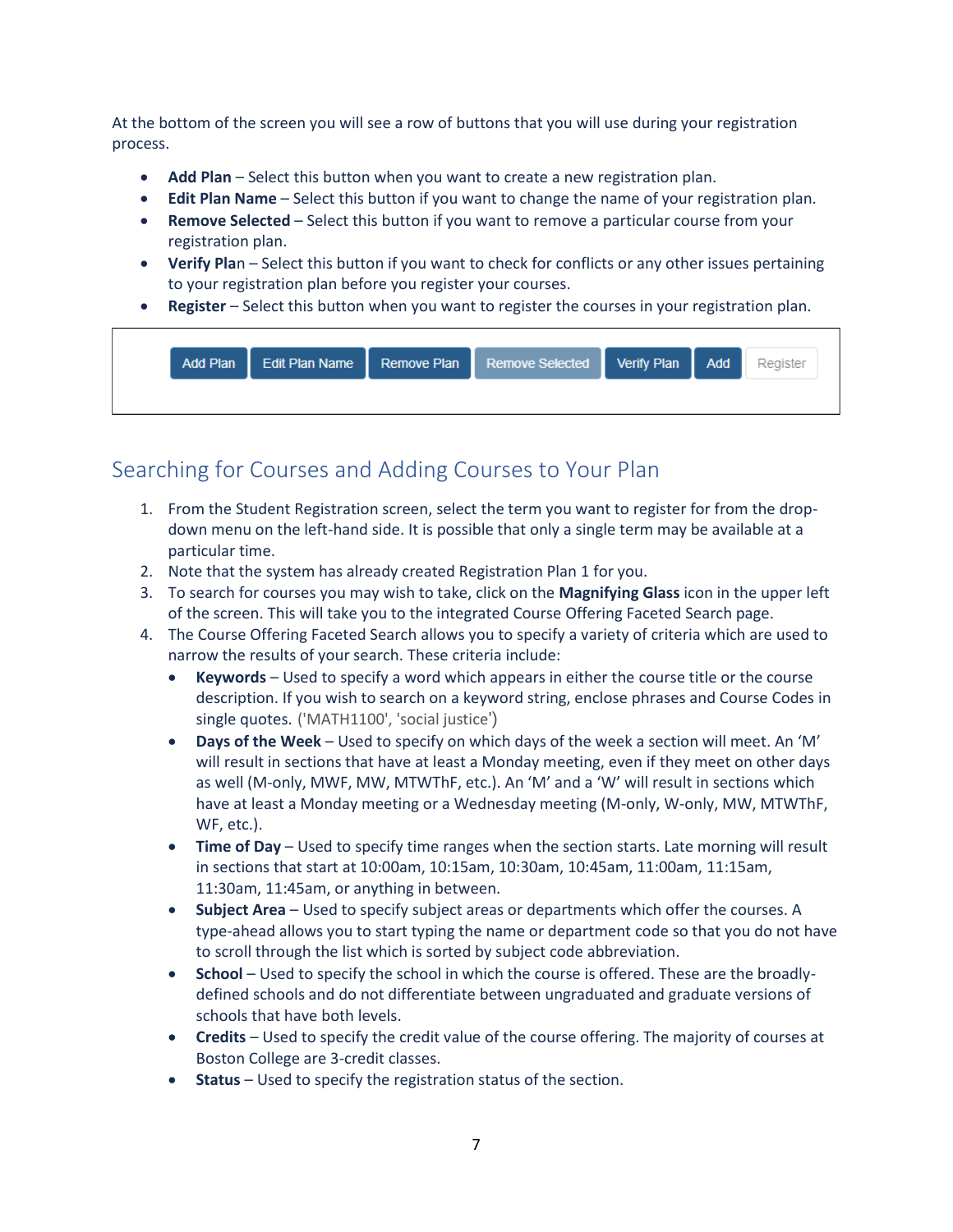- **Fulfills requirements** Used to specify the requirements satisfied by the course offering. These options include Core requirements, Major requirements, Minor requirements, and Electives.
- **Delivery Method** Used to specify the manner in which the section is conducted, such as Clinical work, Lecture, Seminar, Lab, Field work, independent study, etc.
- **Course Level** Used to specify undergraduate, graduate, or both graduate and undergraduate.
- 5. When you are ready to perform your search, click the blue **Apply to Search** button on the left side of the screen and the results are displayed. You can further refine your course search by entering keywords and additional criteria, or removing individual filters and clicking **Apply to Search**.

#### **6. Tips for searching for courses:**

- Within a single category such as Subject Area, multiple selections result in an OR condition, meaning that ACCT, HIST, PHYS is interpreted by the system as Accounting, or History, or Physics courses.
- Across categories, multiple selections result in an AND between the categories and an OR within the category, meaning that Subject Areas ACCT, HIST, PHYS with Fulfills Requirements Natural Sciences is interpreted by the system as Accounting or History or Physics courses, which also satisfy the Natural Sciences requirement.
- The more selections you make within a particular category, the broader your search results.
- The more selections you make across multiple categories, the narrower your search results. In fact, no results may be found.
- Particularly helpful searches include the Subject Area and Fulfills Requirements combination, as well as combinations including the Days of the Week and/or Times of the Day.
- Keywords are particularly helpful in searching for courses which may contain content of interest to you without your knowing their Subject Area.
- The search will return a list of courses which have any section meeting your search criteria.
- The results of your search are presented to you in order by the course code. They include the course code and title, the course description, the credit value, and various restrictions related to the course.
- 7. Click the **Expander** arrow (**>**) in the upper right of the course information to view a list of sections for the course offering you selected.
- 8. The table of section details displayed contains the following information:
	- **Section** The Section number and type of instructional method.
	- **Days** The days of the week which the section meets.
	- **Time Slot** The beginning and ending times associates with those Days.
	- **Building** The building in which the class will take place.
	- **Room** The room number in which the class will take place.
	- **Instructors** The names of the class instructors or teaching assistants.
	- **Registered** The first number shows the number of students who have already registered for the section and the second number shows the total seats available in the section. Once registration begins, these numbers can alert you to when a particular section is becoming full.
- 9. There are special symbols that are important to recognize in the table of section details:
	- A green **calendar** symbol indicates that the section has start and end dates which differ from that of the regular semester. If you place your mouse over the calendar symbol, text will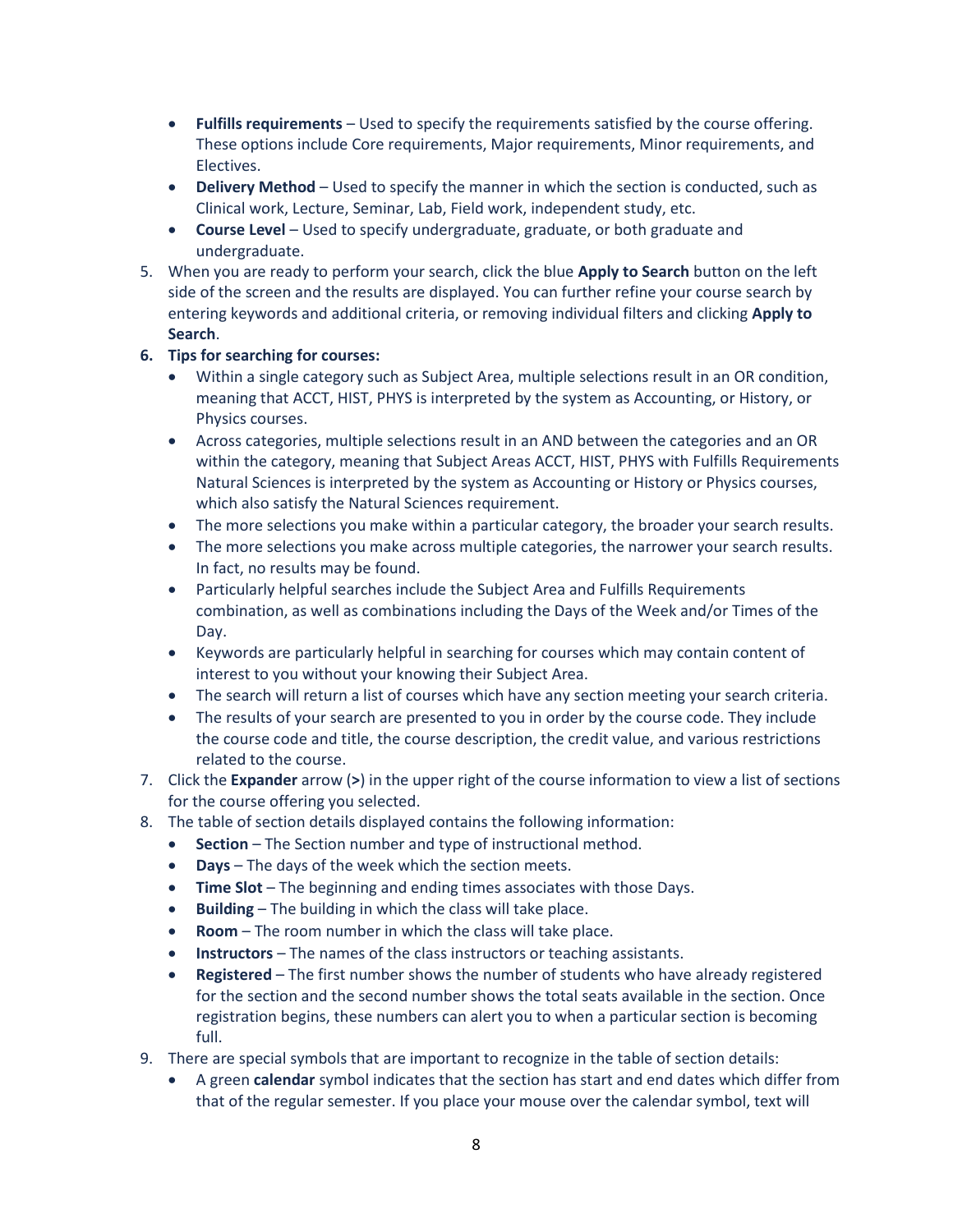display the class begin and end dates. If you click on the calendar, other important deadlines associated with that section will appear.

- A red '**l**' symbol indicates that the section has special restrictions on registering for it. These might be needing permission from the department or instructor, or restrictions based on majors, minors, class standings, or other characteristics. Again, placing your mouse over the symbol will provide text describing these restrictions.
- A blue **book** symbol allows you to link to the bookstore system to get a list of instructional materials such as textbooks (if any) that are required for that section. Clicking on the **book**  symbol will provide that list (if one is available).
- 10. Once you decide which section you would like to include in your Registration Plan, click on the slider under the **Select** column. Note that the other sections disappear from the table. If you wish to see the whole list again and perhaps choose another section, click on the slider again.
- 11. Certain courses are taught in what is known as a multi-format offering, which means that there are sections of two or more delivery methods, one of each must be taken to be properly registered for the course. Examples are courses which are taught in a Lecture/Laboratory or Lecture/Discussion format. The system will assist you in choosing appropriate combinations of sections. For example, should you select a Lecture section from a list, all the other Lecture Sections will disappear from the display, leaving only Laboratory or Discussion sections remaining. As each type of section is chosen, only those sections of a type still needing to be chosen will remain unselected in the display.
- 12. Once you have chosen the appropriate section or sections, the **Add to Plan** button is displayed.
- 13. Click the **Add to Plan** button to add the section(s) to your Registration Plan. The system will return you to the Student Registration screen and you will see the section information shown in a tabular display of your plan, as well as the Calendar View above. Sections that are in a Registration Plan are shown in the Calendar View with a black background.
- 14. You may return to the course search by clicking on the **Magnifying Glass** icon in order to continue adding sections to your Registration Plan. **Note:** The system will inform you if you reach the maximum number of courses or credits that you may put in an individual plan.

#### <span id="page-8-0"></span>Removing One or More Courses from Your Registration Plan

- Select the course or courses that you want to remove from your Registration Plan.
- Click **Remove Selected**.

#### <span id="page-8-1"></span>Creating a Second Registration Plan

There are a number of reasons why you might want to create a second Registration Plan. Let's say that you want to add all courses with morning timeslots in one plan and add all courses with afternoon slots in a second plan to make sure that you can register for all your selected courses. Or you could be doing an internship during this semester and you want to ensure that your classes fit in with your work schedule. To create a second Registration Plan, click the **Add Plan** button.

#### <span id="page-8-2"></span>Removing a Registration Plan

• Click **Remove Plan** to remove your Registration Plan.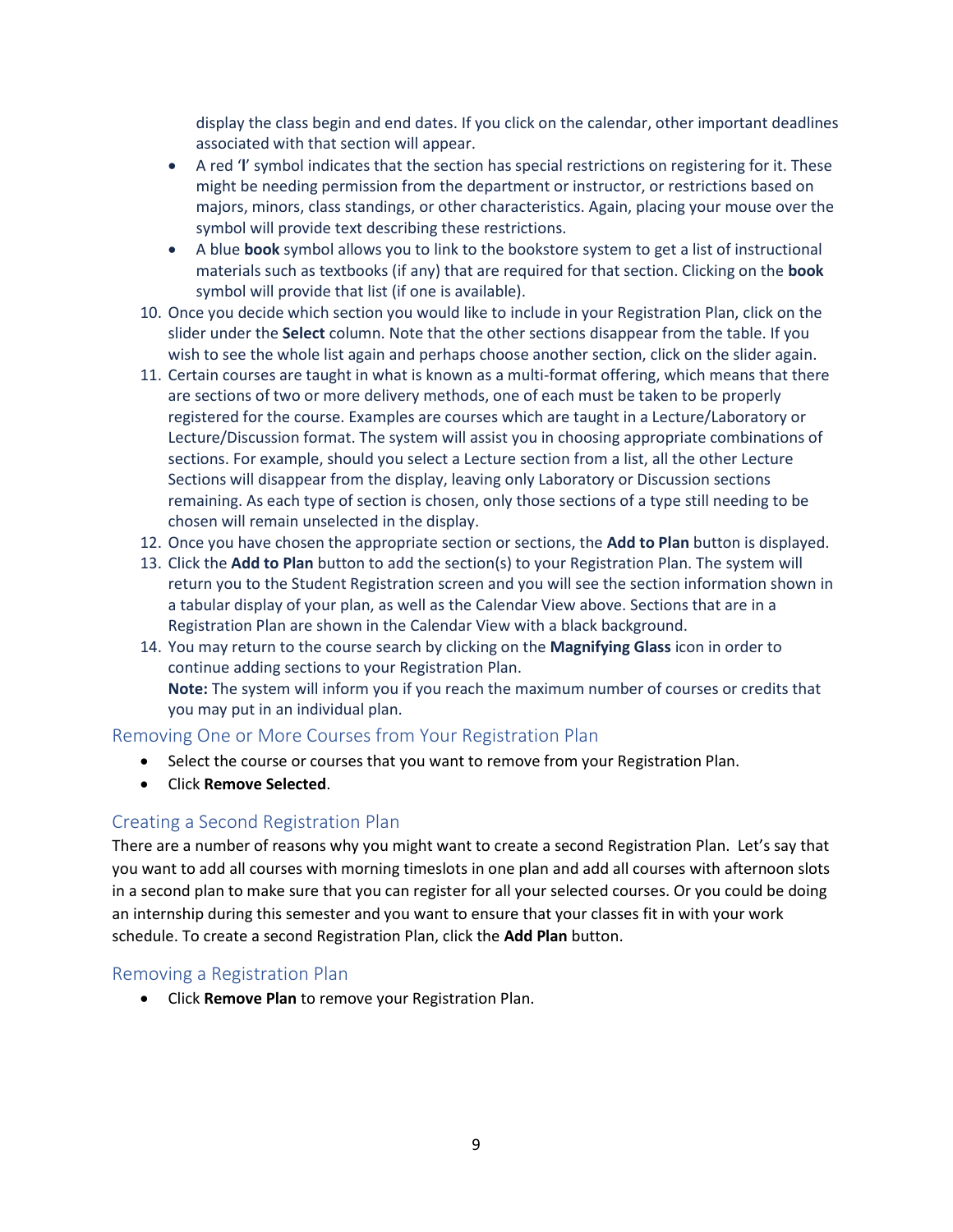# <span id="page-9-0"></span>Verifying Your Plan

- 1. Once you are satisfied with the courses in your plan, you should click **Verify Plan**. By doing so, the system will evaluate your ability to register for the courses in the plan and inform you of any difficulties you will have registering for any of your courses. These difficulties can include school, major, minor restrictions, closed sections, time conflicts, co-requisite requirements, and required department or instructor approvals. These warnings will appear on the line of the section in your plan with either a yellow or red caution sign.
- 2. Placing your mouse over the caution sign will provide information about what errors are applicable to that section. Clicking on the caution sign will bring up a normal dialog box with the information. Note that there may be more than one error for a given section.
- 3. Red caution signs identify warnings about courses requiring permission from either the department or instructor.
- 4. Click on the red triangle. The **View Warnings** dialog displays.



<span id="page-9-1"></span>5. Contact the Department directly to request permission to register for the class.

#### Status Indicators

Status Indicators alert you to issues with your plan and error messages provide descriptions about the issues that need to be corrected. You will see Status Indicators when you verify your plan and when you register your plan.

| <b>Status Indicator</b> | <b>Description</b>                                  |
|-------------------------|-----------------------------------------------------|
|                         | Indicates there is an issue with the course. Issues |
|                         | can include a conflict with another course in the   |
|                         | plan or the course is restricted to a certain       |
|                         | school, year, major, minor, etc. You will not be    |
|                         | able to register the student for the course         |
|                         | without intervention, usually by the department     |
|                         | of the course.                                      |
|                         | Indicates that the course requires either           |
|                         | instructor or department permission. Please note    |
|                         | that you CANNOT register for the course until the   |
|                         | exemption request is approved.                      |
|                         | Indicates that your exemption request is in         |
|                         | process. Clicking on the symbol displays its        |
|                         | current status.                                     |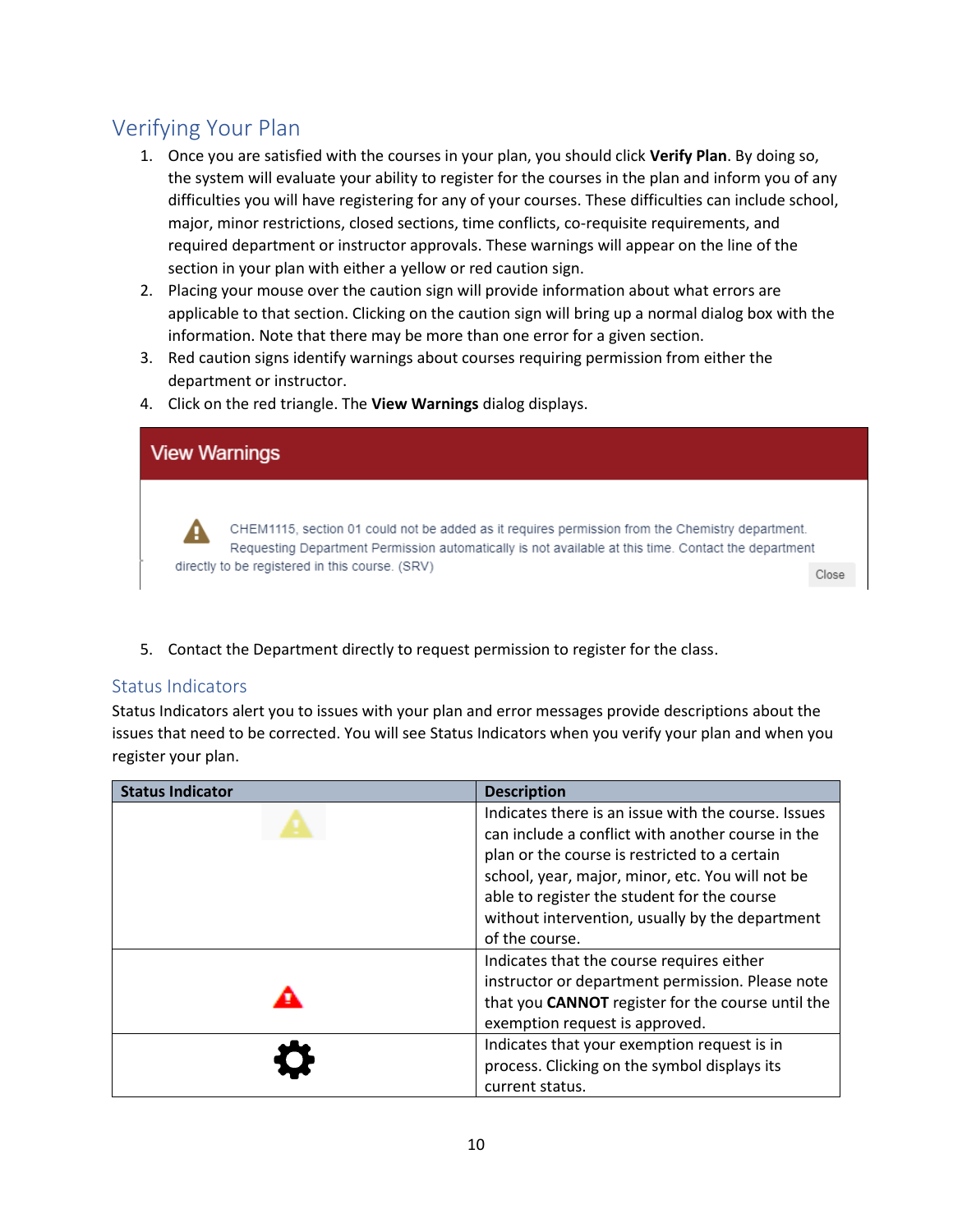# <span id="page-10-0"></span>Registering for Your Courses

To register for courses from your plan, do the following:

- 1. (Optional) Click **Verify Plan**. This step is recommended to ensure that you are aware of any course conflicts or other issues before you attempt to register the courses in your plan. For example, students with earlier registration appointments may have caused one or more of your sections to fill.
- 2. Click on the checkbox next to each section for which you wish to register. You may use the checkbox on the header line to select all sections with a single click.
- 3. Click **Register** to register the courses that you selected from your plan. Error messages will display above the schedule if there are any course conflicts, or if a course requires permission from either the instructor or department head. Note that if permission is required, you will **NOT** be able to register for that course until your exemption request is approved.

Once your courses are registered, the courses from your plan are added to your calendar and your courses are displayed in the Student Schedule section of the screen. Each course section is displayed in a different color in the Calendar View; anything still in your plan will continue to display in black.

4. Once the final exam schedule is set, you may click on the Final Exam tab to view your exam details. This may not be available until later in the semester.

| A                     | <b>EagleApps</b>                  |                                   | <b>Student Registration</b>                          |                           |                          |                      |                                            |                                          |                               |                            |                |                                                  | v ☆           | (QA                              |                                    |                  |
|-----------------------|-----------------------------------|-----------------------------------|------------------------------------------------------|---------------------------|--------------------------|----------------------|--------------------------------------------|------------------------------------------|-------------------------------|----------------------------|----------------|--------------------------------------------------|---------------|----------------------------------|------------------------------------|------------------|
|                       | Student $\blacktriangleright$     | Grading $\blacktriangleright$     | Home                                                 | Course Offering $\bullet$ | Advising $\bullet$       |                      | Scheduling $\blacktriangleright$           | Admin Graduation ▼                       | General $\blacktriangleright$ | <b>Documents</b>           |                | Admin Registration ▼                             |               | Curriculum $\blacktriangleright$ |                                    |                  |
|                       | Transcripts $\blacktriangleright$ |                                   |                                                      |                           |                          |                      |                                            |                                          |                               |                            |                |                                                  |               |                                  |                                    |                  |
|                       |                                   |                                   |                                                      |                           |                          |                      |                                            |                                          |                               |                            |                |                                                  |               |                                  |                                    | $\mathbf \Theta$ |
|                       | Spring 2022                       | $\overline{\phantom{a}}$          | Classes Begin: 01-18-2022                            |                           |                          |                      | Classes End: 05-05-2022                    |                                          |                               |                            |                | Registration Appointment: 11-05-2021 9:00 AM EDT |               |                                  |                                    |                  |
|                       |                                   | Planned Courses: 4 Credits: 10.0  |                                                      |                           |                          |                      |                                            |                                          |                               |                            |                |                                                  |               |                                  | Registered Courses: 0 Credits: 0.0 |                  |
|                       | My Schedule                       |                                   | <b>Search Courses</b>                                |                           |                          |                      |                                            |                                          |                               | <b>Print Schedule</b>      |                | Course Syllabi Search                            |               |                                  | <b>Course Evaluations</b>          |                  |
|                       | <b>Registration Plan 1</b>        | <b>Student Registration Plans</b> |                                                      |                           |                          |                      |                                            |                                          |                               |                            |                |                                                  |               | $\Delta$                         |                                    |                  |
| Priority<br>$\bullet$ | $\Box$                            | <b>Section</b>                    | <b>Course Title</b>                                  |                           | Format                   | Days                 | <b>Time Slot</b>                           | <b>Building</b>                          | Room                          | Instructors                | <b>Credits</b> | Grading                                          | <b>Status</b> | ь                                |                                    |                  |
|                       | $\Box$                            | BIOL1320 01                       | Anatomy and Physiology 2                             |                           | Lecture                  | T <sub>Th</sub>      | 12:00 PM - 01:15 PM                        | <b>Higgins Hall</b>                      | 300                           | Mott, Devin                | 3.0            | Letter                                           |               |                                  |                                    |                  |
| $O$ $O$               |                                   | <b>BIOL132004</b>                 | Anatomy and Physiology 2                             |                           | Discussion               | W                    | 04:00 PM - 04:50 PM                        | <b>Higgins Hall</b>                      | 265                           | Mott. Devin                |                |                                                  |               |                                  |                                    |                  |
|                       | $\Box$                            | BIOL1320 01<br>BIOL1320 02        | Anatomy and Physiology 2<br>Anatomy and Physiology 2 |                           | Lecture                  | T <sub>Th</sub><br>M | 12:00 PM - 01:15 PM<br>04:00 PM - 04:50 PM | <b>Higgins Hall</b><br>245 Beacon Street | 300<br>214                    | Mott. Devin<br>Mott, Devin | 3.0            | Letter                                           |               |                                  |                                    |                  |
| 0 <sub>o</sub>        | $\Box$                            | BIOL1330 01                       | Anatomy and Physiology Lab 2                         |                           | <b>Discussion</b><br>Lab | M                    | 09:00 AM - 11:00 AM                        | <b>Higgins Hall</b>                      | 370                           | Eberhard, Jeremy J         | 1.0            | Letter                                           |               |                                  |                                    |                  |
|                       | ۰<br>$\Box$                       | <b>BIOL132001</b>                 | Anatomy and Physiology 2                             |                           | Lecture                  | <b>TTh</b>           | 12:00 PM - 01:15 PM                        | <b>Higgins Hall</b>                      | 300                           | Mott. Devin                | 3.0            | Letter                                           |               |                                  |                                    |                  |
|                       |                                   | BIOL1320 05                       | Anatomy and Physiology 2                             |                           | <b>Discussion</b>        | W                    | 05:00 PM - 05:50 PM                        | <b>Higgins Hall</b>                      | 265                           | Mott. Devin                |                |                                                  |               |                                  |                                    |                  |
|                       |                                   |                                   |                                                      |                           |                          |                      |                                            |                                          |                               |                            |                |                                                  |               |                                  |                                    |                  |
|                       |                                   |                                   |                                                      |                           |                          |                      |                                            | <b>Edit Plan Name</b><br><b>Add Plan</b> | <b>Remove Plan</b>            | <b>Remove Selected</b>     |                | <b>Verify Plan</b>                               | Register      |                                  | ┙                                  |                  |
|                       |                                   |                                   |                                                      |                           |                          |                      |                                            |                                          |                               |                            |                |                                                  |               | $\mathbf{v}$                     |                                    |                  |

The following example shows registered course sections displayed in mauve and sage green.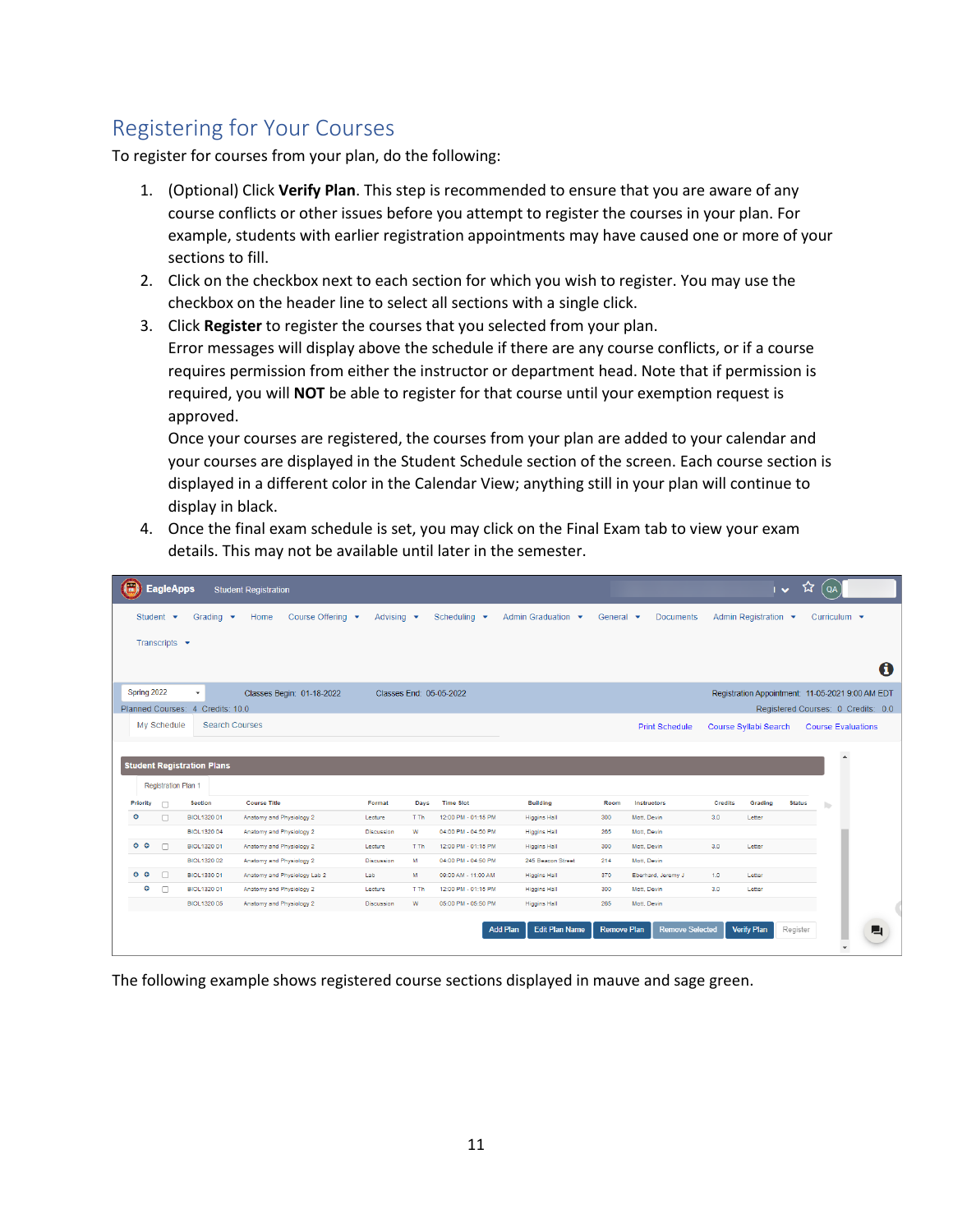| Student $\blacktriangleright$<br>Course Offering $\blacktriangleright$<br>Advising $\bullet$<br>Grading $\blacktriangleright$<br>Home<br>Scheduling $\blacktriangleright$<br>Admin Graduation $\blacktriangleright$<br><b>Documents</b><br>General $\blacktriangleright$                                                                             |          |
|------------------------------------------------------------------------------------------------------------------------------------------------------------------------------------------------------------------------------------------------------------------------------------------------------------------------------------------------------|----------|
| Admin Registration ▼<br>Curriculum $\blacktriangleright$                                                                                                                                                                                                                                                                                             |          |
|                                                                                                                                                                                                                                                                                                                                                      | Gl       |
| <b>Fall 2022</b><br>Classes Begin: 08-29-2022<br>Classes End: 12-01-2022<br>Registration Appointment: Appointment not found<br>$\blacktriangledown$                                                                                                                                                                                                  |          |
| ℕ<br>Planned Courses: 8 Credits: 21.0<br>Registered Courses: 2 Credits: 6.0                                                                                                                                                                                                                                                                          |          |
| 篇<br>ıЯ<br>Q<br><b>Course Evaluations</b><br>Course Syllabi Search                                                                                                                                                                                                                                                                                   |          |
|                                                                                                                                                                                                                                                                                                                                                      |          |
| 1pm                                                                                                                                                                                                                                                                                                                                                  | $\Delta$ |
| $1:30 - 4:00$<br>APSY7468 01 :<br>Introductory Statistics :<br>Campion Hall 131<br>2pm                                                                                                                                                                                                                                                               |          |
| $3:00 - 4:15$<br>$3:00 - 4:15$<br>$3:00 - 4:15$<br>$3:00 - 4:15$<br>3pm<br>APSY2240 01 : Personality<br>Theories: Behavior in Context :<br>Campion Hall 235<br>APSY4151 01: Health<br>APSY2240 01 :<br>Personality<br>Theories:<br>APSY4151 01 : Health<br>Psychology: Campion Hall 328<br>Psychology: Campion Hall 328<br><b>Behavior</b> in<br>4pm |          |

# <span id="page-11-0"></span>After You Have Registered

Once you have successfully registered for classes, you can continue to make changes throughout the add/drop period, subject to Boston College's various policies. To make most changes to your existing schedule, you must be in the Tabular View of the Student Schedule.

#### <span id="page-11-1"></span>Dropping Courses

To drop a course simply select the checkbox next to section(s) and click **Drop Selected**. The system will validate that you are within the deadlines and will provide a success message if the drop is successful in adding the new section.

Note that if the course requires a course combination of a Lecture, Lab, or Discussion, both will be dropped in the same transaction. Also note that you may not drop the last remaining section in your schedule. You will need to contact your Associate Dean's Office to do this. The system will alert you to this and prevent that drop transaction.

# <span id="page-11-2"></span>Swapping Course Sections

Sometimes you may register for a course that is not your preferred choice. Later, as you monitor the registration numbers for your preferred section, you discover that a seat has become available for it. However, you do not want to take the chance of another individual taking the seat after you dropped the registered section and then attempt to add the preferred section. This is where swapping sections will assist you.

To swap course sections:

- 1. Add the course section that you wish to register into your Registration Plan using the method detailed above.
- 2. Select the checkbox next to that section in your plan.
- 3. Select the checkbox next to the section in your Student Schedule that you wish to drop.
- 4. Click **Swap Sections**.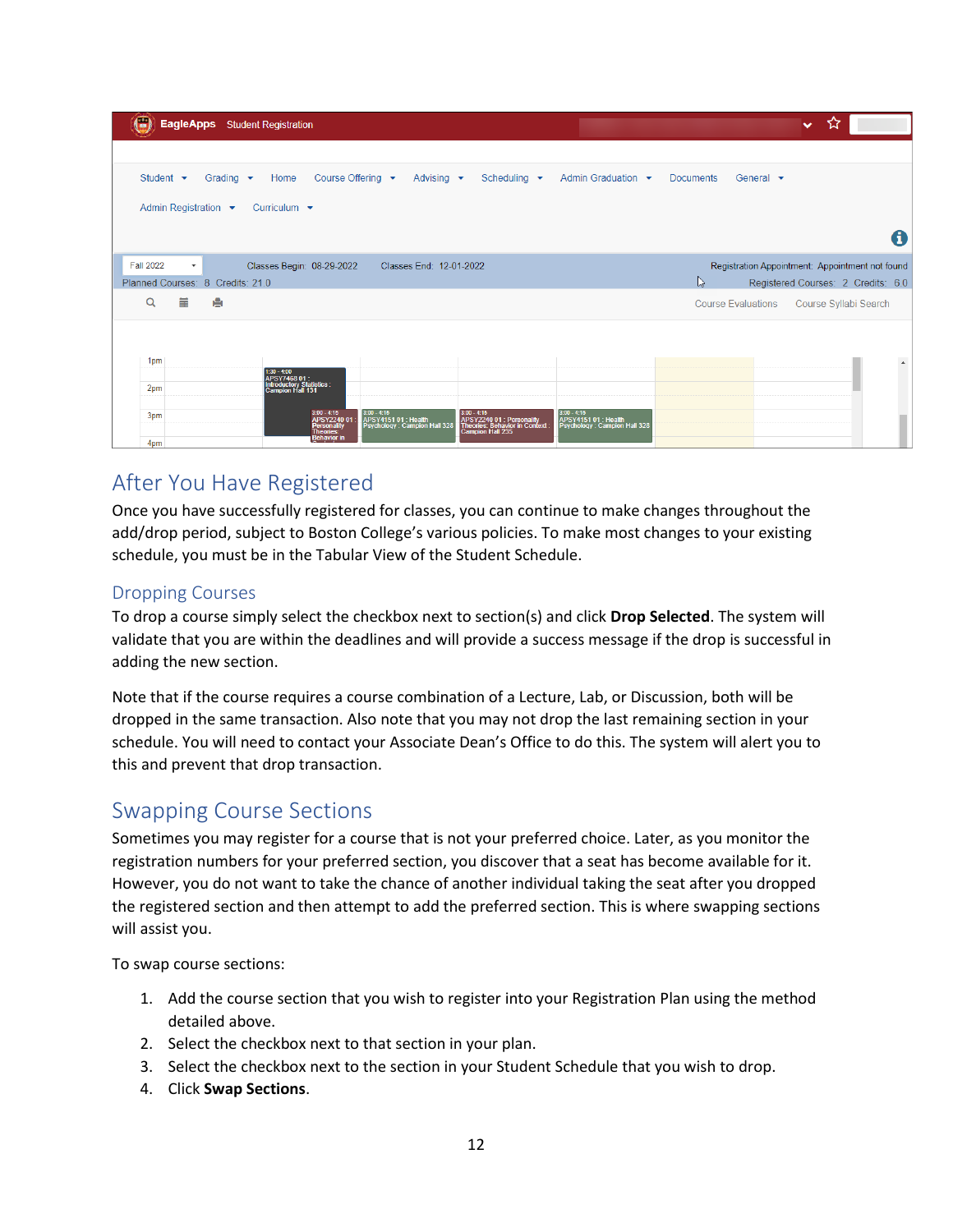|         |                         |                                   |                                           |         |                 |                     |      |                     |                 | M                    |                      |                       |                              |
|---------|-------------------------|-----------------------------------|-------------------------------------------|---------|-----------------|---------------------|------|---------------------|-----------------|----------------------|----------------------|-----------------------|------------------------------|
|         |                         | <b>Student Schedule</b>           |                                           |         |                 |                     |      |                     |                 |                      |                      |                       |                              |
|         | Registration            | <b>Final Exams</b>                |                                           |         |                 |                     |      |                     |                 |                      |                      |                       |                              |
|         |                         |                                   |                                           |         |                 |                     |      |                     |                 |                      |                      | <b>O</b> Tabular View | $\bigcirc$ Calendar View     |
| $\Box$  |                         | <b>Section</b>                    | <b>Course Title</b>                       | Format  | Days            | <b>Time Slot</b>    |      | <b>Building</b>     | Room            | Instructors          |                      | <b>Credits</b>        | Grading                      |
| V       |                         | APSY204101                        | Adolescent Psychology                     | Lecture | M W             | 03:00 PM - 04:15 PM |      | Campion Hall        | 302             | Lerner, Jacqueline V |                      | 3.0                   | Letter                       |
| $\Box$  |                         | APSY415101                        | Health Psychology                         | Lecture | T <sub>Th</sub> | 03:00 PM - 04:15 PM |      | Campion Hall        | 328             | Lai, Betty S         |                      | 3.0                   | Letter                       |
|         |                         |                                   |                                           |         |                 |                     |      |                     |                 | <b>Swap Sections</b> | <b>Drop Selected</b> |                       | <b>Change Grading Option</b> |
|         |                         | <b>Student Registration Plans</b> |                                           |         |                 |                     |      |                     |                 |                      |                      |                       |                              |
|         | Registration Plan 1     |                                   |                                           |         |                 |                     |      |                     |                 |                      |                      |                       |                              |
|         |                         | <b>Section</b>                    | <b>Course Title</b>                       |         |                 | Format              | Days | <b>Time Slot</b>    | <b>Building</b> | Room                 | Instructors          | <b>Credits</b>        | Grading<br><b>Status</b>     |
| $O$ $O$ | $\overline{\mathbf{v}}$ | APSY224001                        | Personality Theories: Behavior in Context |         |                 | Lecture             | M W  | 03:00 PM - 04:15 PM | Campion Hall    | 235                  | Kim, Oh Myo          | 3.0                   | Letter                       |
| o       |                         | APSY204101                        | Adolescent Psychology                     |         |                 | Lecture             | M W  | 03:00 PM - 04:15 PM | Campion Hall    | 302                  | Lerner, Jacqueline V | 3.0                   | Letter                       |

5. Click **Yes** to confirm swapping course sections.

| <b>Confirm Swap</b>                                                          |           |
|------------------------------------------------------------------------------|-----------|
| Are you sure you want to drop APSY2041 01<br>and replace it with APSY2240 01 |           |
|                                                                              | No<br>Yes |

The system will only drop you from the existing section if it is successful. If the swap is successful, you will see a confirmation message. The new section will display in your Student Schedule.

If for some reason the swap is unsuccessful, you will see an error message explaining why you are unable to swap course sections. Note that you still have a seat in your original course section.

# <span id="page-12-0"></span>Quick Register

After the registration period has begun and you have reached your registration appointment time, you can take advantage of the **Quick Register** feature while using the **Course Search** function. You will notice that after you choose a section, both the **Add to Plan** and **Quick Register** buttons become available. The **Quick Register** button automatically registers you in the selected course, bypassing the need to add it to your plan first. This feature is generally used when there are only a few seats left in a class and you want to ensure that you get that last seat before the class fills.

To use quick register:

1. Select the slider button next to the course that you want to quick register. The example below shows that Health Psychology is selected as a quick register course.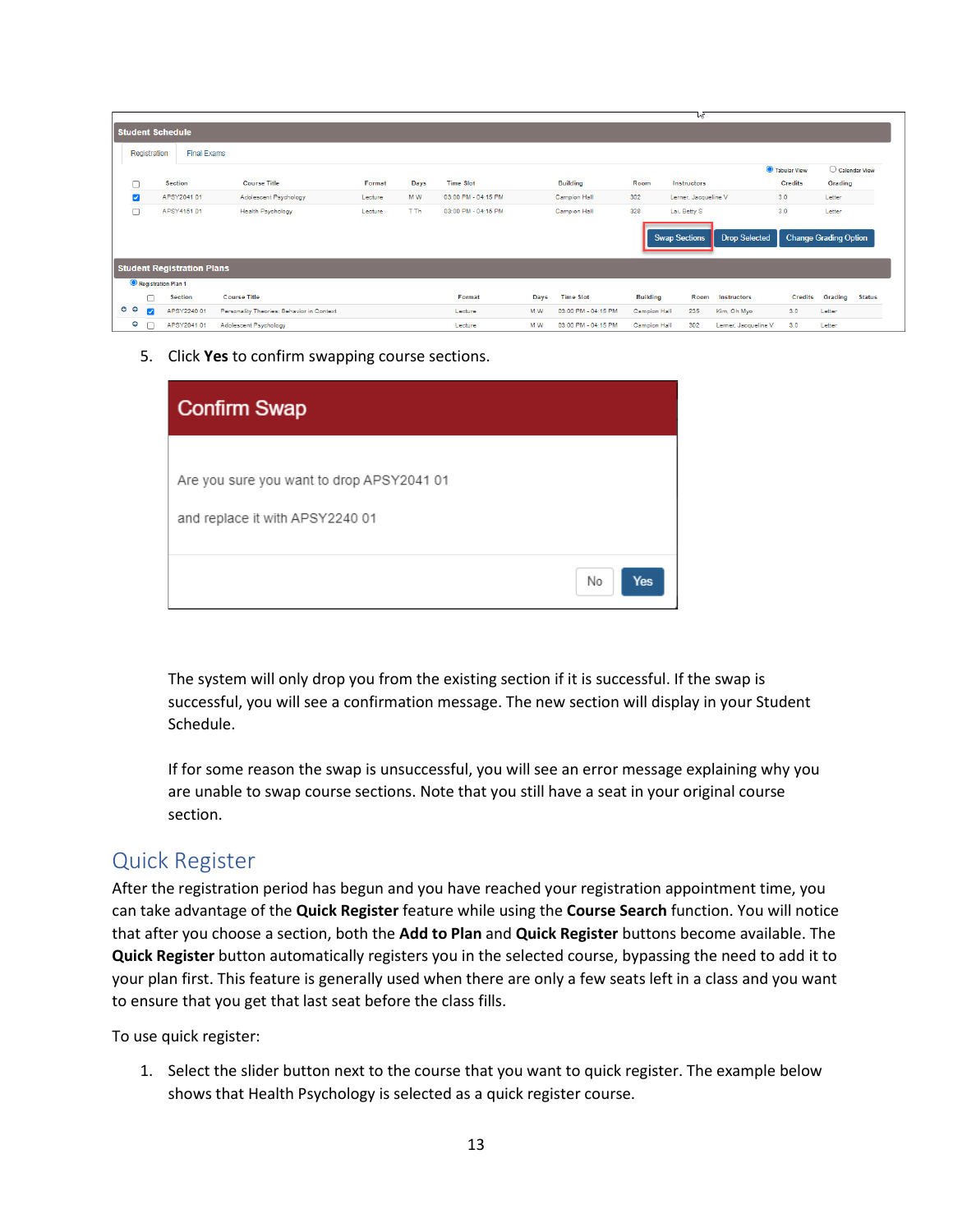| <b>APSY4151 Health Psychology</b><br>treatment of illnesses. |                              |                            |                 |                              | Health psychology is the study of how psychology and health interact and influence: health promotion and health risk behaviors, the treatment individuals receive for medical problems, how people cope with<br>stress and pain, and how people behave when they are ill. This course will review these issues across the life course, with special attention to approaches which influence health promoting behaviors and the |               | M            |   |                   | $\checkmark$  |
|--------------------------------------------------------------|------------------------------|----------------------------|-----------------|------------------------------|--------------------------------------------------------------------------------------------------------------------------------------------------------------------------------------------------------------------------------------------------------------------------------------------------------------------------------------------------------------------------------------------------------------------------------|---------------|--------------|---|-------------------|---------------|
| School                                                       |                              |                            |                 |                              | <b>Credits</b>                                                                                                                                                                                                                                                                                                                                                                                                                 | Course Level  |              |   |                   | <b>Status</b> |
| Lynch School of Education                                    |                              |                            |                 |                              | 3                                                                                                                                                                                                                                                                                                                                                                                                                              | Undergraduate |              |   |                   | open          |
| Fulfills Core Requirements:<br><b>Elective Requirements</b>  |                              |                            |                 | <b>Required Permissions:</b> |                                                                                                                                                                                                                                                                                                                                                                                                                                |               |              |   |                   |               |
|                                                              |                              | APSY4151 Health Psychology |                 |                              |                                                                                                                                                                                                                                                                                                                                                                                                                                |               |              |   | $\circ$ r $\cdot$ |               |
|                                                              | <b>Required Permissions:</b> |                            |                 |                              |                                                                                                                                                                                                                                                                                                                                                                                                                                |               |              |   |                   |               |
|                                                              | <b>Select</b>                | <b>Section</b>             | Days            | <b>Time Slot</b>             | <b>Building</b>                                                                                                                                                                                                                                                                                                                                                                                                                | Room          | Instructors  |   | Registered        |               |
|                                                              | ٠                            | 01 Lecture                 | T <sub>Th</sub> | 03:00 PM - 04:15 PM          | Campion Hall                                                                                                                                                                                                                                                                                                                                                                                                                   | 328           | Lai, Betty S | п | 0 of 35           |               |
|                                                              |                              |                            |                 |                              |                                                                                                                                                                                                                                                                                                                                                                                                                                |               |              |   |                   |               |
|                                                              | Add to Plan                  | Quick Register             |                 |                              |                                                                                                                                                                                                                                                                                                                                                                                                                                |               |              |   |                   |               |

2. Click the Quick Register link. Your course is automatically added to your Registration Schedule and is also added to your calendar. Note that the course is not displayed in your plan.

The following example shows the Health Psychology course displayed in purple in the Student Schedule section of the Student Registration screen.

|                            | <b>EagleApps</b> |                                                         | <b>Student Registration</b> |                                                                                                               |                                                                       |                                                                                                                                |                                                                      |                                                                                 |                                                 | ↓↓☆                                |                          |
|----------------------------|------------------|---------------------------------------------------------|-----------------------------|---------------------------------------------------------------------------------------------------------------|-----------------------------------------------------------------------|--------------------------------------------------------------------------------------------------------------------------------|----------------------------------------------------------------------|---------------------------------------------------------------------------------|-------------------------------------------------|------------------------------------|--------------------------|
|                            |                  |                                                         |                             |                                                                                                               |                                                                       |                                                                                                                                |                                                                      |                                                                                 |                                                 |                                    |                          |
|                            |                  |                                                         |                             |                                                                                                               |                                                                       | Student . Grading . Home Course Offering . Advising . Scheduling . Admin Graduation . Documents General . Admin Registration . |                                                                      |                                                                                 | Curriculum $\sim$                               |                                    | $\mathbf 6$              |
| <b>Fall 2022</b>           |                  | $\scriptstyle\star$<br>Planned Courses: 5 Credits: 12.0 |                             | Classes Begin: 08-29-2022                                                                                     | Classes End: 12-01-2022                                               |                                                                                                                                |                                                                      |                                                                                 | Registration Appointment: Appointment not found | Registered Courses: 2 Credits: 6.0 |                          |
| $\alpha$                   | 篇                | 會                                                       |                             |                                                                                                               |                                                                       |                                                                                                                                |                                                                      |                                                                                 | Course Evaluations Course Syllabi Search        |                                    |                          |
| <b>Student Schedule</b>    |                  |                                                         |                             |                                                                                                               |                                                                       |                                                                                                                                |                                                                      |                                                                                 |                                                 |                                    | Ê                        |
| Registration<br>Registered |                  | Final Exams<br>$\blacksquare$ In Plan                   |                             |                                                                                                               |                                                                       |                                                                                                                                |                                                                      |                                                                                 | <b>O</b> Tabular View                           | Calendar View                      |                          |
|                            |                  |                                                         |                             |                                                                                                               |                                                                       |                                                                                                                                |                                                                      | ピ                                                                               |                                                 |                                    |                          |
| 8am                        |                  | Sun                                                     |                             | Mon                                                                                                           | Tue                                                                   | Wed                                                                                                                            | Thu                                                                  | Fri                                                                             | Sat                                             | A                                  |                          |
|                            |                  |                                                         |                             |                                                                                                               |                                                                       |                                                                                                                                |                                                                      |                                                                                 |                                                 |                                    |                          |
| 9am                        |                  |                                                         |                             | 9:00 - 10:15<br>ARTH2258 01 : Modernism and the<br>Avant-Garde, 1900-1945 : Devlin Hall<br>218                |                                                                       | 9:00 - 10:15<br>ARTH2258 01 : Modernism and the<br>Avant-Garde, 1900-1945 : Devlin Hall 218                                    |                                                                      |                                                                                 |                                                 |                                    |                          |
| 10am                       |                  |                                                         |                             | 10:00 - 12:50<br>CHEM1111 01 :<br>General Chemistry<br>Laborator Chemistry<br>Merkert Chemistry<br>Center 116 |                                                                       |                                                                                                                                |                                                                      |                                                                                 |                                                 |                                    |                          |
| 11am                       |                  |                                                         |                             |                                                                                                               |                                                                       |                                                                                                                                |                                                                      |                                                                                 |                                                 |                                    |                          |
| 12pm                       |                  |                                                         |                             | 12:00 - 12:50<br>HIST2481 01 : Africa<br>History I : Stokes Hal                                               |                                                                       | 12:00 - 12:50<br>HIST2481 01 : African-American History I<br>: Stokes Hall 209S                                                |                                                                      | 12:00 - 12:50<br>HIST2481 01 : African-American History I<br>: Stokes Hall 209S |                                                 |                                    |                          |
| 1pm                        |                  |                                                         |                             |                                                                                                               |                                                                       |                                                                                                                                |                                                                      |                                                                                 |                                                 |                                    |                          |
| 2pm                        |                  |                                                         |                             |                                                                                                               |                                                                       |                                                                                                                                |                                                                      |                                                                                 |                                                 |                                    |                          |
|                            |                  |                                                         |                             | $00 - 4:15$                                                                                                   |                                                                       |                                                                                                                                |                                                                      |                                                                                 |                                                 |                                    |                          |
| 3pm                        |                  |                                                         |                             | APSY2240 01 : Personality Theories:<br>Behavior in Context : Campion Hall 235                                 | a:00 - 4:15<br>APSY4151 01 : Health Psychology :<br>Campion Halll 328 | 3:00 - 4:15<br>APSY2240 01 : Personality Theories:<br>Behavior in Context : Campion Hall 235                                   | a:00 - 4:15<br>APSY4151 01 : Health Psychology :<br>Campion Hall 328 |                                                                                 |                                                 |                                    | $\overline{\phantom{a}}$ |
|                            |                  |                                                         |                             |                                                                                                               |                                                                       |                                                                                                                                |                                                                      |                                                                                 |                                                 |                                    |                          |

# <span id="page-13-0"></span>Changing Grading Options

After your courses are registered, you can change the grading option from a Letter grade to Pass/Fail or Audit. These changes are subject to policies which the system will enforce.

To change your grading option:

- 1. Select the course that you want to change from a Letter grade to Pass/Fail or Audit.
- 2. Click **Change Grading Options**.
- 3. A dialog box will display showing the options available to you. Choose the option you want.